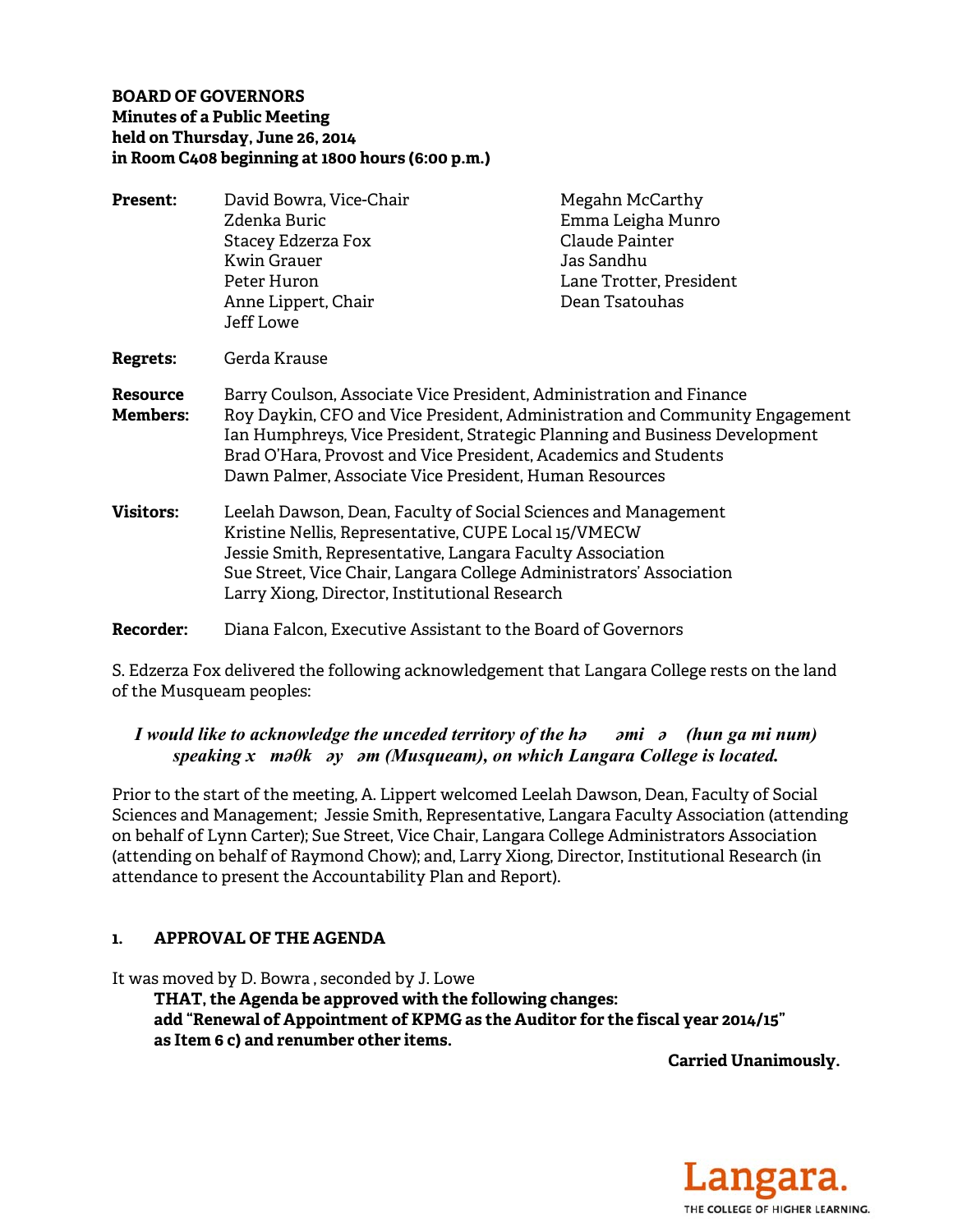### **2. APPROVAL OF THE MINUTES and BUSINESS ARISING**

#### **a) Minutes of the Meeting held on March 20, 2014**

It was moved by C. Painter, seconded by J. Lowe

### **THAT, the Minutes of the Langara College Board Public Meeting held on March 20, 2014 be approved.**

#### **Carried Unanimously.**

#### **3. CHAIR'S REPORT**

#### **a) Community Connections**

A. Lippert reviewed the activities as noted in the Community Connections memo attached to the agenda and invited Board Members to speak about the events that they attended on behalf of the Board.

#### **b) Board Retreat – Summary Report**

A. Lippert highlighted the summary report from the Board retreat held on May 2, 2014, attached to the agenda for information.

#### **4. PRESIDENT'S REPORT**

L. Trotter referenced his memo dated June 19, 2014 attached to the agenda which highlighted College events that occurred from April to June 2014.

L. Trotter provided information on the following:

- Langara College received the Letters Patent from the Canadian Heraldic Society for its Coat of Arms and Flag. R. Daykin made a brief presentation to describe the symbolism. Copies of the presentation will be sent to all Board members.
- On June 13, 2014, Langara College and the Justice Institute of British Columbia signed a five-year memorandum of understanding that will explore new pathways for students to complete their credentials, such as the two-year criminology transferring into JIBC's new Law Enforcement degree. Both institutions will also aim to complement and support each other's programs, and develop new programs that could be delivered collaboratively.
- Langara College and the Vancouver School Board signed an historic partnership that allows Langara to deliver the VSB's continuing education courses and programs. The College believes that this is the first agreement of its type in Canada that allows a college to deliver the continuing education courses for a school board. The agreement is for three years beginning September 2014, includes 5800 VSB students and will be operated by Langara's Continuing Studies Division.
- Langara has entered into an agreement with ELM (owned and operated by the Saudi ministry of Finance) for delivery of English language training to 30 Saudi government employees for one year. The success of the program could be the start of a good partnership for future training contracts.
- Anne Lippert has been selected to receive the 2014 Order of British Columbia. The Order of BC is the province's most prestigious accolade and is awarded by Lieutenant-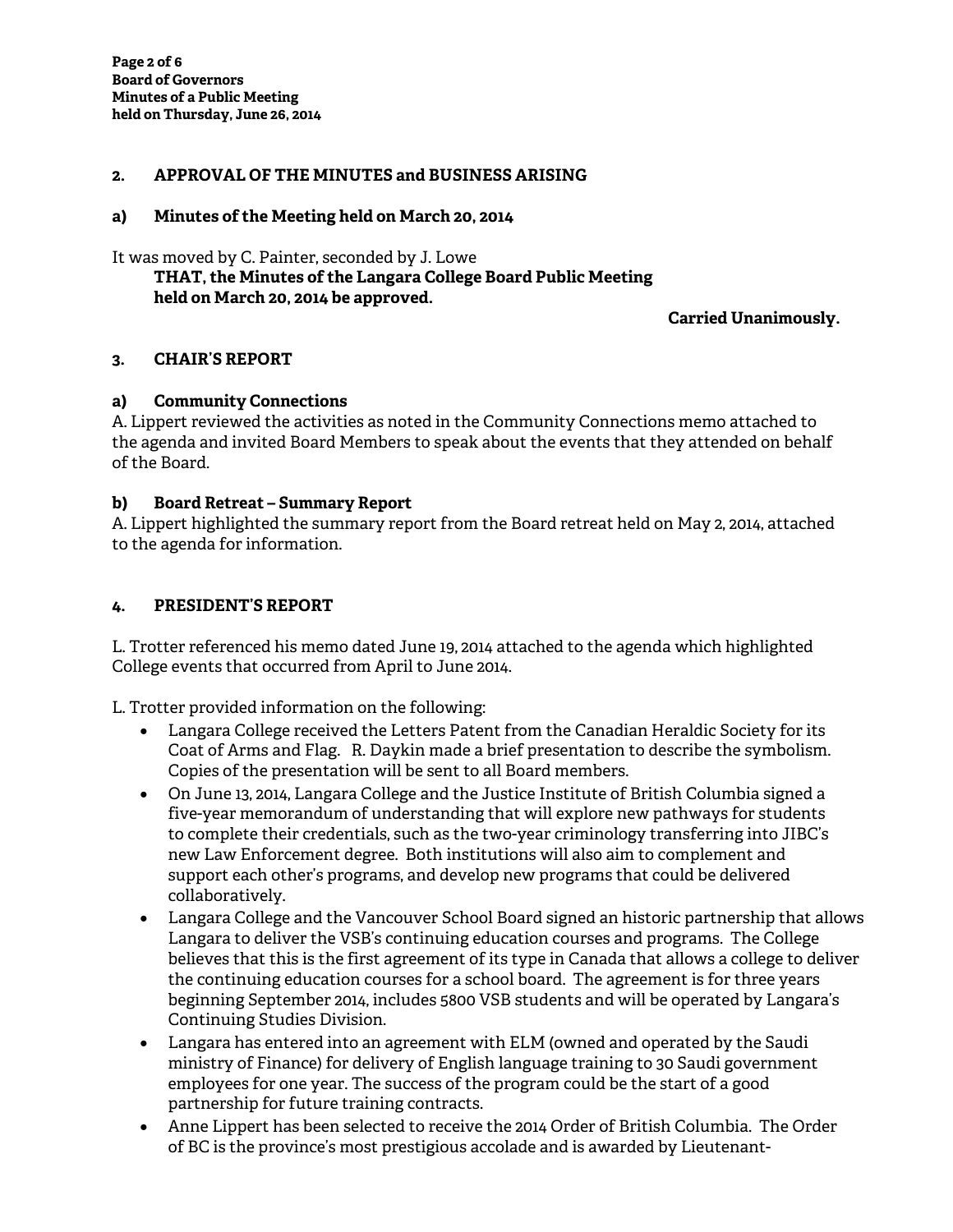Governor Judith Guichon to those recognized for bettering the lives of people living in the province. A Ceremony will be held on July  $22^{nd}$ .

- On May 8, 2014, Anne Lippert was awarded the Association of Women in Finance PEAK Lifetime Achievement Award. The award is given annually to honour and celebrate women who have achieved excellence in the field of finance.
- Langara received compliments from the BC Ministry of Environment's Climate Action Secretariat on its Carbon Neutral report that was submitted June 9, 2014.
- This will be Anne's and Megahn's last Board meeting before the end of their term on July 31, 2014. Dean Tsatouhas' and Emma Leigha Munro's last meeting will possibly be September as elections for student board members are held. A dinner will be held in the fall to acknowledge retiring members' service to the Board.
- On June 10, 2014, the Board received an email announcing the details of an organisational restructuring. L. Trotter thanked the Senior Leadership Team for their advice and support noting that this change addresses one of the presidential objectives to review the organisational structure.
- L. Trotter highlighted a letter received from the Representative for Children and Youth dated June 12, 2014, attached to the agenda for information. The letter thanked Langara College for establishing a tuition bursary program for students who were former Children and Youth/Crown Wards in government care in B.C.

# **5. COMMITTEE REPORTS**

# **a) Board Governance and Nominating Committee**

# - **Minutes of the meeting held on May 16, 2014**

J. Lowe reviewed the minutes of the Governance and Nominating Committee meeting held on May 16, 2014. He noted that the committee reviewed its membership and agreed to reach out to Board members to solicit their interest. The committee also reviewed the procedures for election of the Board Chair and Vice Chair and made some recommendations for change. The committee reinforced their commitment to review the next steps in the Board retreat summary and identify how they may proceed in addressing them.

#### **b) Board Governance and Nominating Committee - Minutes of the meeting held on June 6, 2014**

J. Lowe reviewed the minutes of the Governance and Nominating Committee meeting held on June 6, 2014. He advised that recommended changes to Bylaw 201 and rescinding of Resolution 303 will be discussed under item 6 e) on the agenda. He further advised that the committee is in the process of reviewing each committee structure and terms of reference and will bring a recommendation to the board in September.

# **c) New Building Task Force**

# **- Minutes of the meeting held on June 9, 2014**

D. Bowra highlighted the minutes of the New Building Task Force meeting held on June 9, 2014, noting that R. Daykin provided an update on the Sciences and Technology Building as per the Project Status Report attached to the agenda for information.

# **d) Audit Subcommittee**

# **- Minutes of the meeting held on June 9, 2014**

D. Bowra reviewed the minutes of the meeting held on June 18, 2013 noting that the Audit Subcommittee met with the KPMG Auditors and reviewed the Audited Financial Statements, and the Audited Findings Report and Management Letter.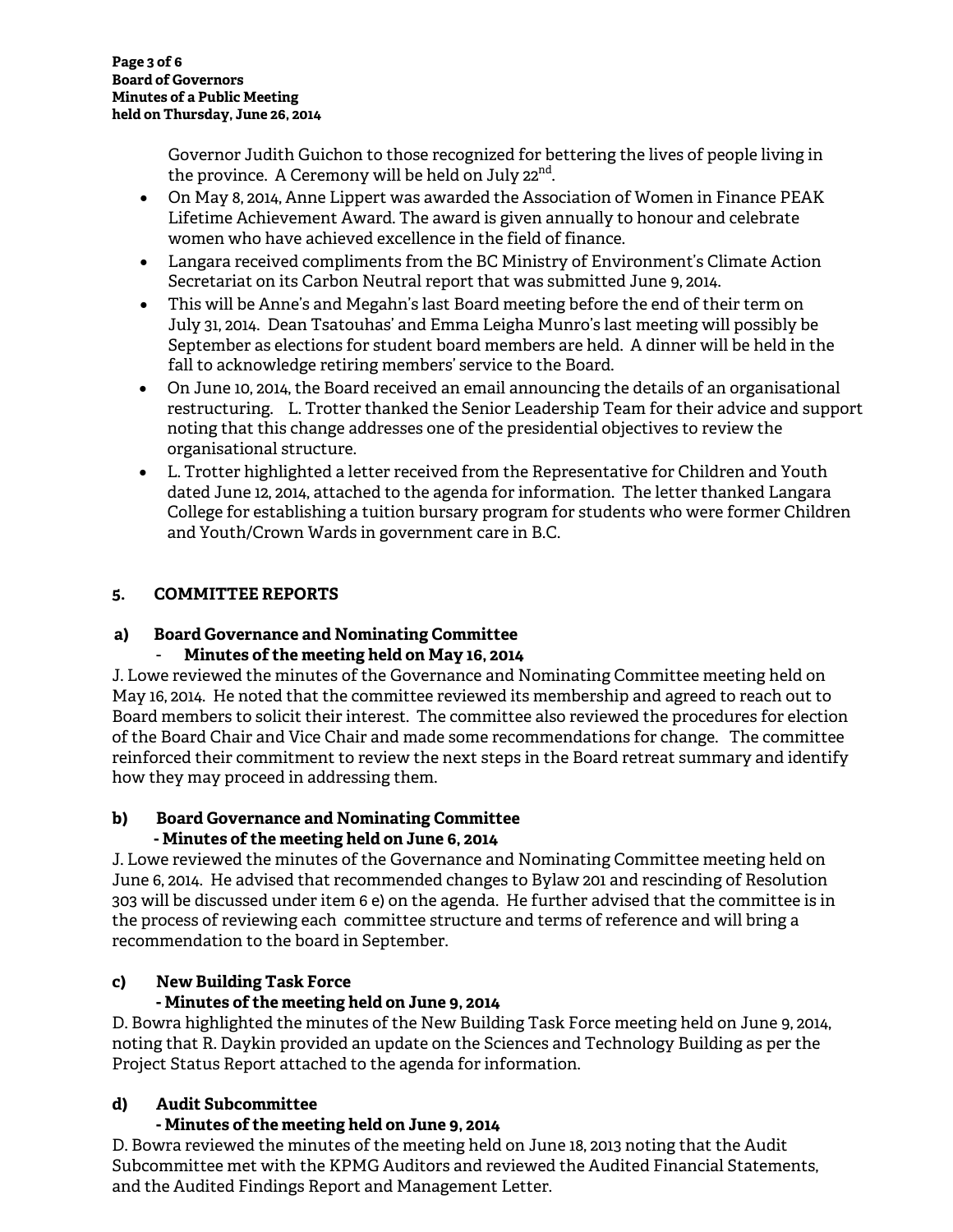#### **6. FOR ACTION**

#### **a) Receipt of Audit Findings Report**

The Audit Findings Report for the year ending March 31, 2014, which includes the Management Letter, was highlighted and it was noted that there were no corrected audit misstatements and two uncorrected misstatements which were not material. Process improvement issues were reviewed and are being addressed as opportunities for improvement.

Discussion ensued and Board Members' questions were addressed.

It was moved by K. Grauer, seconded by P. Huron

 **THAT, the Audit Findings Report for the year ending March 31, 2014 be received.** 

**Carried Unanimously.** 

#### **b) Approval of Audited Financial Statements**

The audited financial statements for the year ending March 31, 2014, were highlighted and it was noted that the financial statements were prepared in accordance with the Generally Accepted Accounting Principles (GAAP) as established by the Public Sector Accounting Board (PSAB), and as modified by the Province of BC Treasury Board.

Discussion ensued and Board Members' questions were addressed.

#### It was moved by D. Bowra, seconded by K. Grauer  **THAT, the Financial Statements of Langara College for the year ended March 31, 2014 be approved.**

#### **Carried Unanimously.**

#### **c) Renewal of Appointment of KPMG as the Auditor for 2014/15**

R. Daykin advised that the 2014/15 audit will be the last year of KPMG's five-year contract. The discussion of whether to extend KPMG's contract or start an RFP process will be discussed at an Audit Subcommittee meeting to be held in the fall.

It was moved by D. Bowra, and seconded by P. Huron

**THAT, the renewal of the appointment of KPMG as the Auditor for Langara College for the fiscal year 2014/15 be approved.** 

#### **Carried Unanimously.**

#### **d) Accountability Plan and Report**

#### **- 2013/14 Reporting Cycle and 2014/15 to 2016/17 Planning Cycle**

I. Humphreys noted the responsibility of the Board to approve the Accountability Plan and Report which describes how the College achieved its performance targets for 2013/14. The Ministry of Advanced Education provided guidelines and performance measure information and has requested a final submission by July 18, 2014. Once approved, the document will be posted on the College and Ministry websites as a public report on the College's achievements of our services to students and the community.

It was moved by C. Painter, seconded by J. Lowe

**THAT, the Accountability Plan and Report for the 2013/14 reporting cycle and the 2014/15 2016/17 planning cycle be approved.** 

**Carried Unanimously.**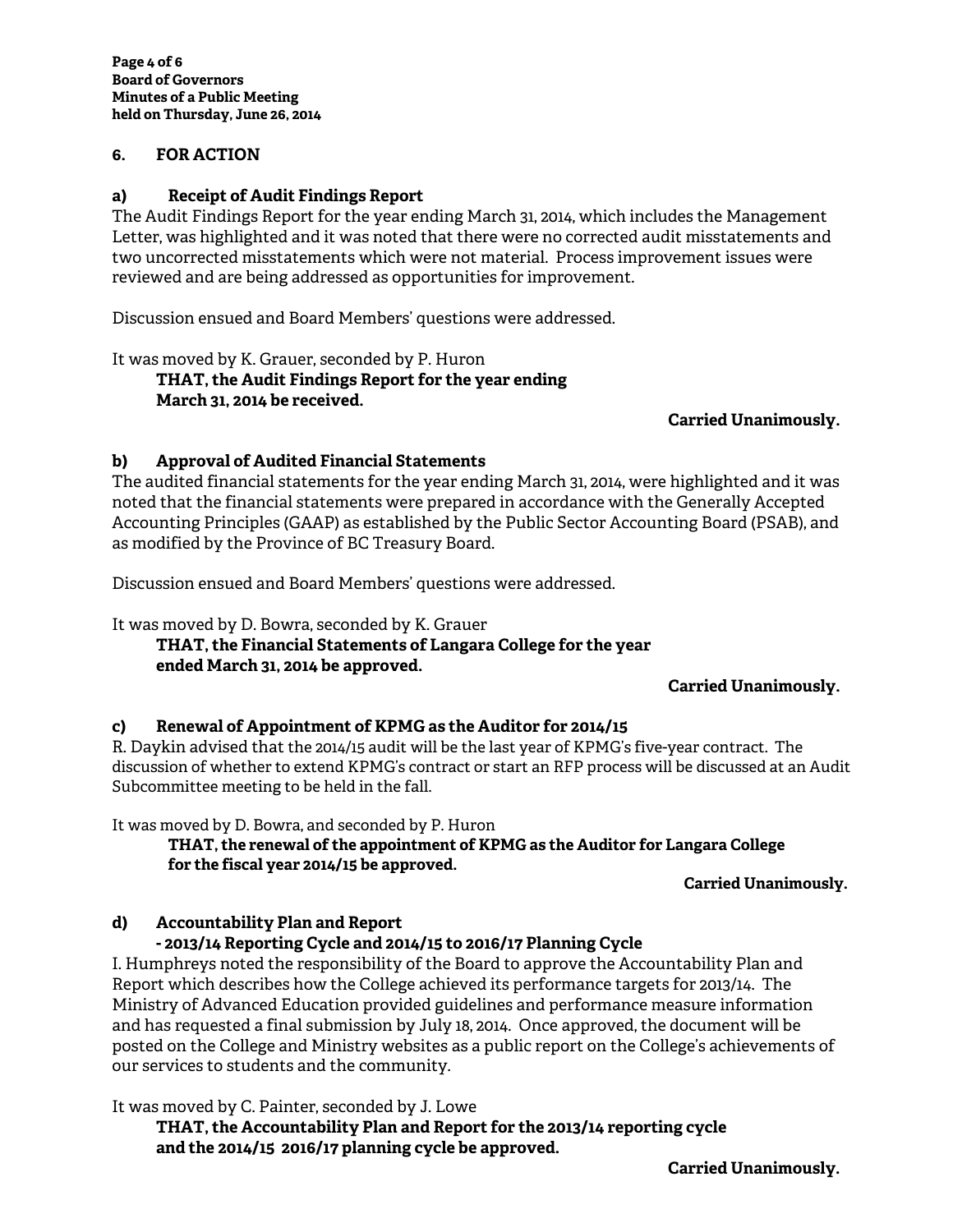#### **e) Bylaw 201 – Officers of the Board and Elections; and Resolution 303 – Election of Officers**

J. Lowe advised that the Governance and Nominating Committee has been working on items identified at the board retreat and highlighted a draft Work Plan distributed at the table. He noted that the committee is slowly working through the Work Plan addressing high priority items like board orientation and review of committees.

J. Lowe highlighted his memo attached to the agenda and presented amended Bylaw 201 – Officers of the Board and Elections, and Board Resolution 303 – Election of Officers. He provided background and advised that on April 22, 2014, the Governance and Nominating Committee distributed a memo to the Board seeking consideration of revising the election procedures. He advised that in the past, the College had used an election process that had not been formally published nor adopted by the Board. The committee drafted amended Bylaw 201 which sets out an election process, including the election of two Vice-Chairs. He further advised that Board Resolution 303 has been melded into Bylaw 201 and would no longer be required and could be rescinded.

It was moved by J. Lowe, seconded by C. Painter

**THAT, Bylaw 201 – Officers of the Board and Elections be approved as amended; and, THAT, Resolution 303 – Election of Officers be rescinded.** 

> **Carried. In Favour – 11 Opposed (D. Bowra) – 1**

# **f) Academic Plan 2014-2019**

B. O'Hara made a presentation on Langara College's first Academic Plan attached to the agenda. He highlighted the process that was taken to reach the five academic priorities which will guide the College's operations for the next five years. The Plan provides a framework for engagement and action which will be activated in September 2014. Annual renewal of the plan will occur along with celebration/recognition of related accomplishments. B. O'Hara noted that the Academic Plan 2014-2019 was approved by Education Council as mandated in the College and Institute Act, and advised that the College is seeking the Board's endorsement of the Plan.

It was moved by M. McCarthy, seconded by D. Tsatouhas

 **THAT, the Board of Governors of Langara College endorse the Academic Plan 2014-2019 as presented.** 

**Carried Unanimously.** 

# **7. FOR INFORMATION**

# **a) FTE Enrolment Report for the Year Ended March 31, 2014**

B. Coulson presented the FTE Enrolment Report for the Year ended March 31, 2014 attached to the agenda for information.

# **b) Final Core Review**

L. Trotter provided an update on the Final Core Review and advised that it was submitted to the Ministry of Advanced Education by their deadline of May 28, 2014. The Board Chair and the President made a presentation to the Minister and senior officials from the Ministry of Advanced Education on June 9, 2014 providing highlights of the Final Core Review. It was noted that the document is considered to be advice to Cabinet so is confidential at this current time.